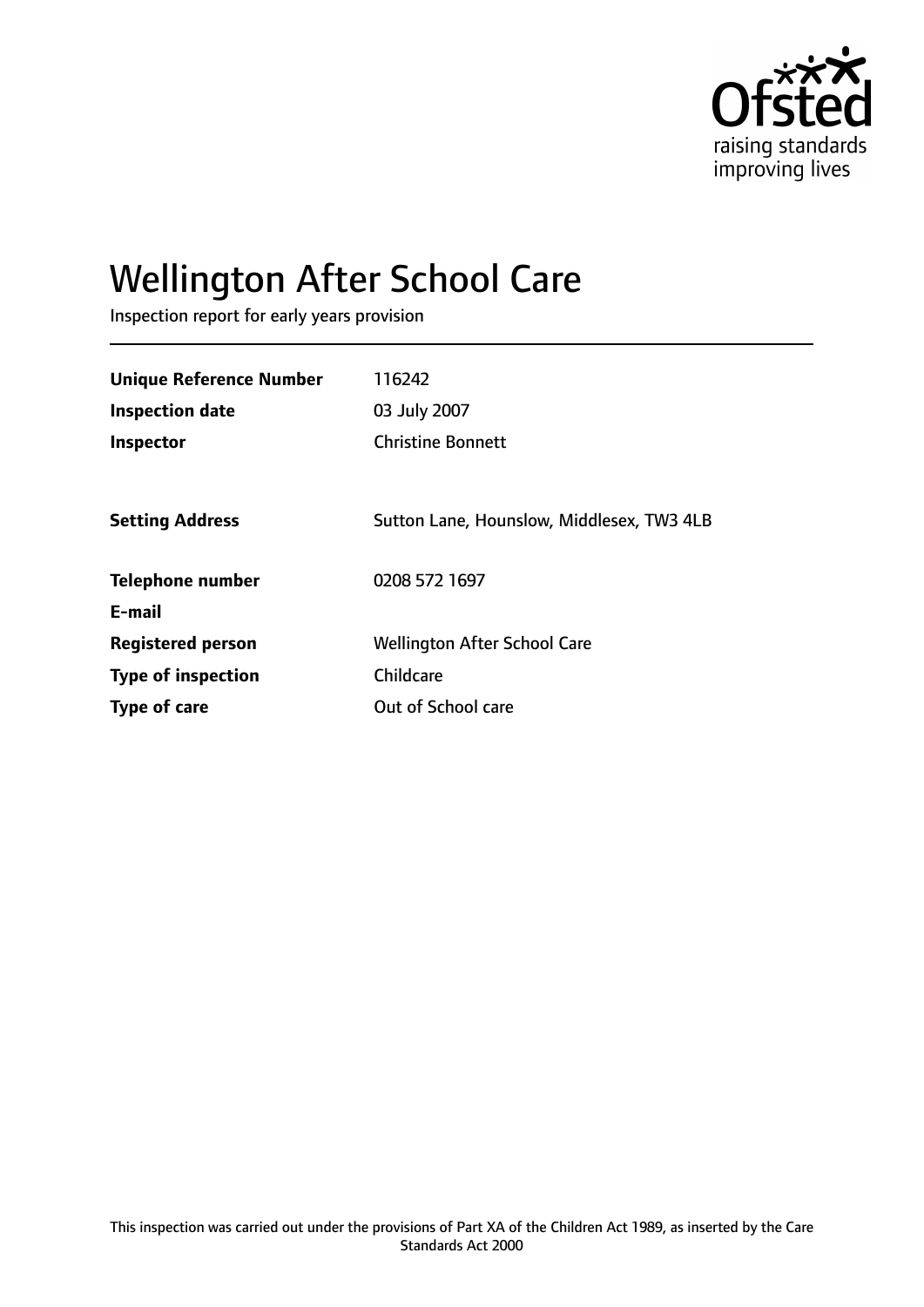#### **ABOUT THIS INSPECTION**

The purpose of this inspection is to assure government, parents and the public of the quality of childcare and, if applicable, of nursery education. The inspection was carried out under Part XA Children Act 1989 as introduced by the Care Standards Act 2000 and, where nursery education is provided, under Schedule 26 of the School Standards and Framework Act 1998.

This report details the main strengths and any areas for improvement identified during the inspection. The judgements included in the report are made in relation to the outcomes for children set out in the Children Act 2004; the National Standards for under 8s day care and childminding; and, where nursery education is provided, the *Curriculum guidance for the foundation stage.*

The report includes information on any complaints about the childcare provision which Ofsted has received since the last inspection or registration or 1 April 2004 whichever is the later.

#### **The key inspection judgements and what they mean**

*Outstanding: this aspect of the provision is of exceptionally high quality Good: this aspect of the provision is strong Satisfactory: this aspect of the provision is sound Inadequate: this aspect of the provision is not good enough*

For more information about early years inspections, please see the booklet *Are you ready for your inspection?* which is available from Ofsted's website: *www.ofsted.gov.uk.*

#### **THE QUALITY AND STANDARDS OF THE CARE**

On the basis of the evidence collected on this inspection:

The quality and standards of the care are good. The registered person meets the National Standards for under 8s day care and childminding.

#### **WHAT SORT OF SETTING IS IT?**

Wellington After School Care is managed by a voluntary management committee, made up of parents of children who are attending or have attended the school. It opened in 1993 and operates from the library and main hall within Wellington Primary School in Hounslow, in the London borough of Hounslow. A maximum of 30 children may attend the breakfast club and after school at any one time. The clubs run each weekday during term time. The breakfast club is open from 08:00 to 09:00, and the after school club is open from 15:20 to 17:30. Places are available for children attending Wellington Primary and Junior Schools only. Children have access to the school playground for outdoor play.

There are currently 20 children aged from four years to under eight years on roll. Places are available for children up to 11 years of age. Not all children attend every day.

The nursery employs two staff, both of whom hold appropriate early years qualifications.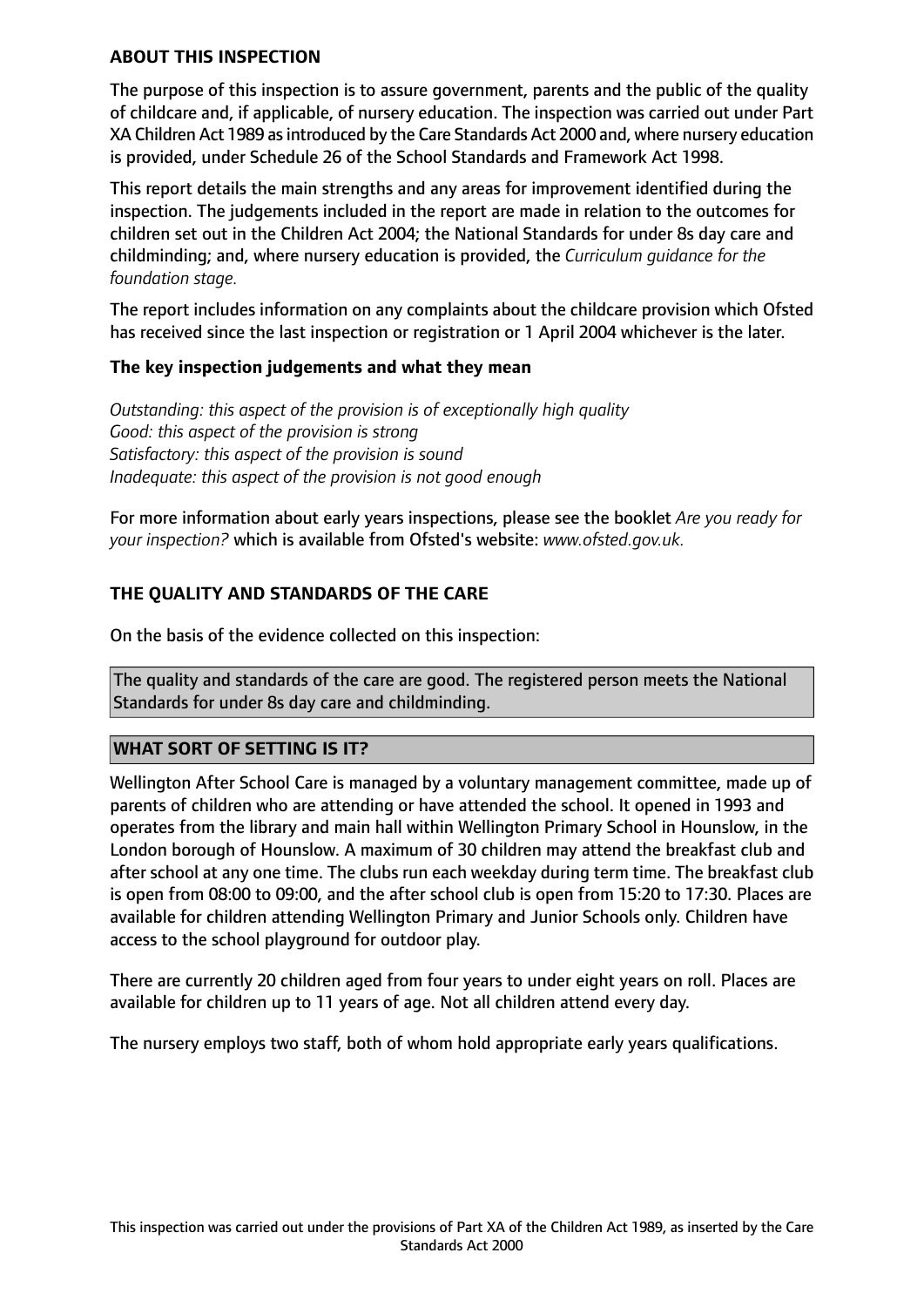## **THE EFFECTIVENESS OF THE PROVISION**

#### **Helping children to be healthy**

The provision is good.

Children's health is promoted as the rooms used by the club are kept very clean. The suitably equipped cloakrooms allow children to maintain good personal hygiene practices to prevent the risk of cross infection. For example, liquid soap and warm air dryers are available to use. The children understand that germs can cause illness and, therefore, why it is important to wash their hands at appropriate times.

Children's health is further promoted as children are offered nutritious snacks that take account of their individual dietary needs. Cereal and toast are provided for the children attending the breakfast club. Fresh fruit and raw vegetables are included on the after school club menu, along with toast and sandwiches. Drinks are readily available at all times throughout the session. Children sit together around the table at snack time and chat to their friends and staff. This helps to create a relaxed and social atmosphere. However, children's independence is not promoted at snack time. Each child is given a plate of food that has been prepared by the staff. Consequently, children do participate in preparing their own snack, or have a choice about the quantity they are given.

Children enjoy regular opportunities for physical play. The school hall is available for soft-ball games, and the playground provides ample space for playing tennis, football and generally running around at the end of a school day.

#### **Protecting children from harm or neglect and helping them stay safe**

The provision is good.

The school library provides a warm and cosy environment for the clubs. In addition, children benefit from having accessto the main school hall in which to enjoy more active play. A suitable range of activities and play resources are available for the children, such as board games and art materials. All furniture and equipment used by the clubs is clean and in good condition.

Children's safety is important to staff. Risk assessments are carried out, and routine safety checks to ensure children are not exposed to danger. Fire drills are held at least once a term to make sure children leave the premises quickly and safely in the event of an emergency. Security within the after school club is good. Staff escort the children to the cloakrooms and back and supervise them closely in the playground to ensure their safety and wellbeing.

Children's wellbeing is further safeguarded because the staff have a good understanding of child protection matters. They know the possible signs of child abuse, and the procedure for reporting concerns to ensure children are protected. However, the child protection policy and procedure does not include the measures to be taken in the event of an allegation of abuse being made against a member of staff.

#### **Helping children achieve well and enjoy what they do**

The provision is good.

Children are happy and relaxed at the after school club. Activities for them to enjoy are planned by the staff. However, if the children make a request to do something else, their wishes are respected and the programme for the session is adapted accordingly. Children play particularly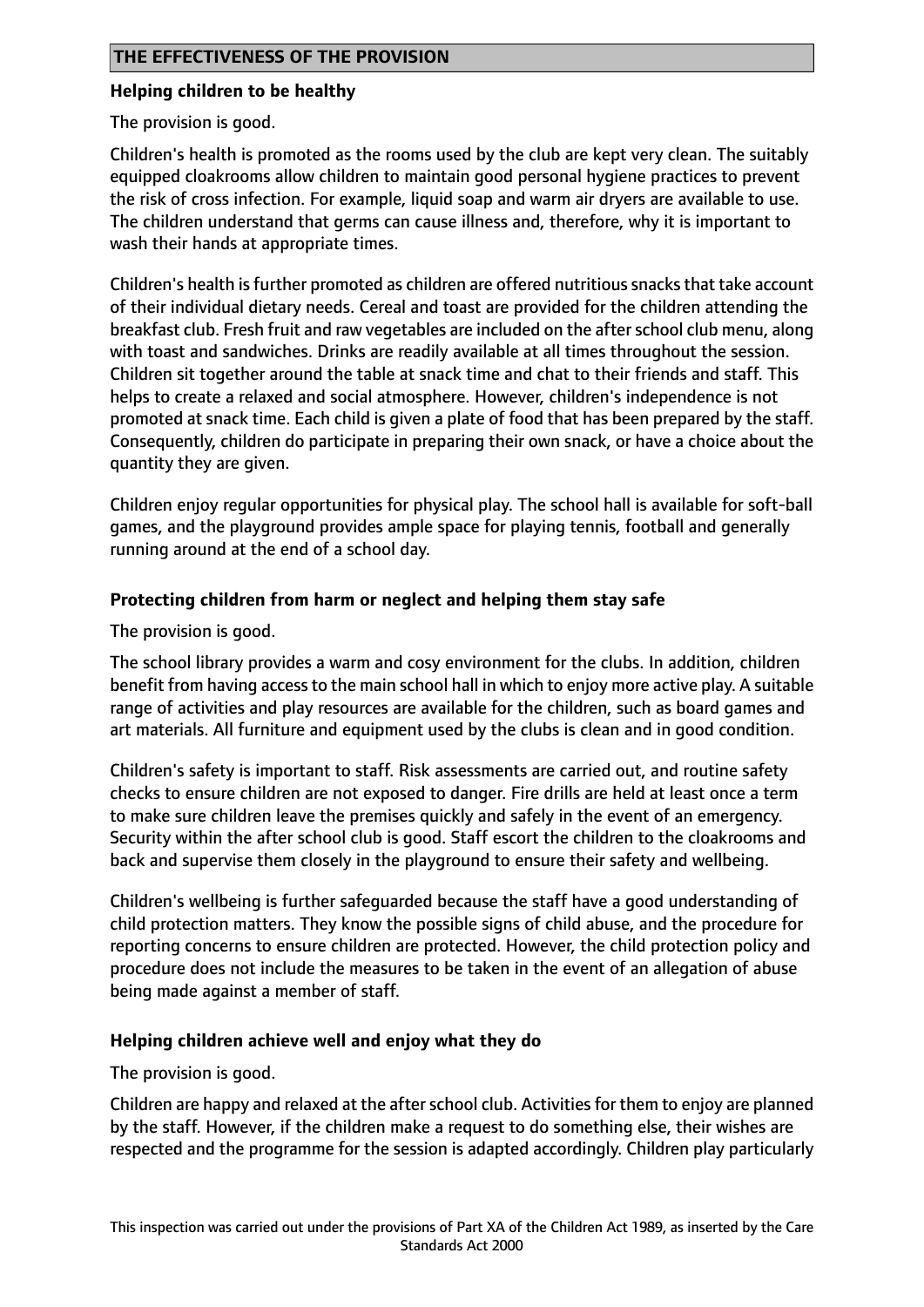enthusiastically with art and craft resources, and explore their own creativity. Children also enjoy being in each other's company and demonstrate this by playing cooperatively together. They concentrate for extended periods of time playing board games with their friends. However, they are also quite content to sit by themselves and read a book.

Children benefit from the close relationship they have with staff. The interaction is warm and friendly. Staff laugh and have fun with them as well as giving support and encouragement when needed. For example, playing snakes and ladders with a child and explaining the rules. Consequently, children are confident to approach them and express their needs.

## **Helping children make a positive contribution**

The provision is good.

Children are respected and valued as individuals. Attention is given equally to each child in a calm and relaxed environment. Children also enjoy being with familiar and trusted adults. The calm atmosphere contributes greatly towards the children's good behaviour. They understand what is expected of them, and follow the "code of good behaviour" that has been devised. For example, they are kind to each other, and look after the toys and equipment.

Children attending the clubs come from a diverse range of cultural backgrounds. They are developing an understanding of the customs and traditions of others as they acknowledge, through art work and projects, different faith festivals, such as Diwali and Christmas.

Staff recognise that working in partnership with parents is essential to the wellbeing of the child. Parents are greeted warmly by staff, and have the opportunity to share any relevant information about their child with them to ensure their needs are met. In addition, information about the clubs is available for parents to consult on the notice board. This includes a selection of policies and the procedure to follow to raise a concern about the clubs. However, the complaints procedure contains out-of-date contact information for Ofsted.

Although there are no children currently attending who have learning difficulties or disabilities, systems are in place to ensure they would be well supported. Staff liaise with the school and the child's parents to learn how they could best meet his or her needs.

## **Organisation**

The organisation is good.

Children benefit from attending an after school club that is well organised to meet their needs at the end of the school day. A balance of quiet and energetic activities are provided to suit everyone attending. Children's welfare is safeguarded as robust recruitment procedures are in place to ensure all staff are suitable to work with children. Staff have a clear understanding of their role and responsibilities and focus on the needs of the children. The manager and her staff attend courses and workshops regularly to enhance their skills and knowledge for the benefit of the children.

Children's well-being is further promoted as all required documentation is maintained, and policies and procedures are used effectively by staff to successfully promote positive outcomes for children. The positive working relationship the groups enjoy with the parents help to make children feel comfortable and at ease and enjoy their time at the club. Consequently, the setting meets the needs of the range of children for whom it provides.